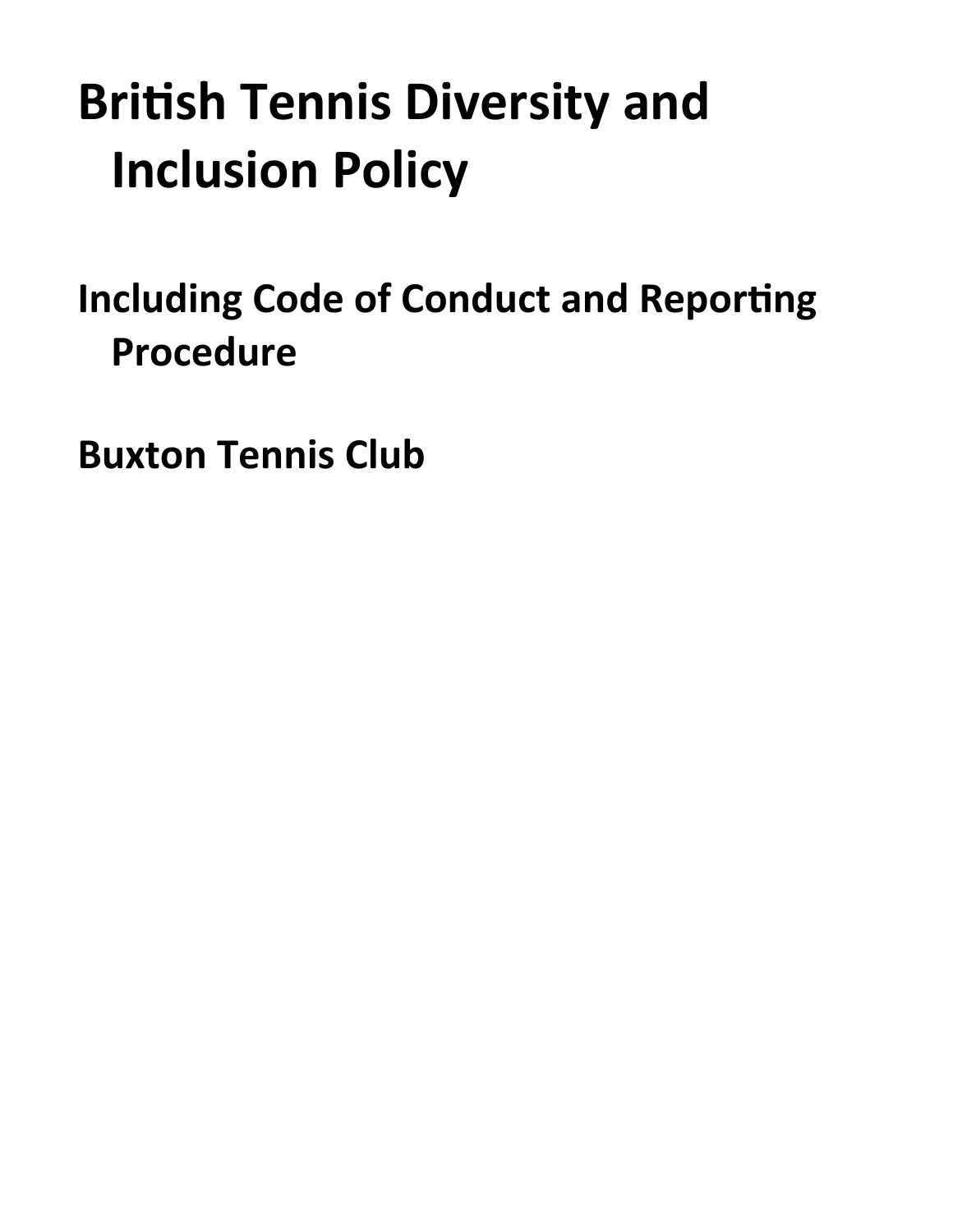### **Concern Reporting Procedure**

Anyone who has concerns that they or someone else is being discriminated against or has been a victim of discriminatory language or behaviour should:

| <b>Respond</b> | Listen carefully to what the person is telling you. Do not interrupt; keep questions to a minimum;<br>do not promise to keep the information secret                                                                                                                                                                                                                                                                                                                          |                                                                                                                                                                                                                                                                                                                                                                                                                                                                                                                                                                                                                                                            |
|----------------|------------------------------------------------------------------------------------------------------------------------------------------------------------------------------------------------------------------------------------------------------------------------------------------------------------------------------------------------------------------------------------------------------------------------------------------------------------------------------|------------------------------------------------------------------------------------------------------------------------------------------------------------------------------------------------------------------------------------------------------------------------------------------------------------------------------------------------------------------------------------------------------------------------------------------------------------------------------------------------------------------------------------------------------------------------------------------------------------------------------------------------------------|
| <b>Refer</b>   | Is someone in immediate danger?<br><b>YES</b><br>Call the police (999)<br><b>THEN</b>                                                                                                                                                                                                                                                                                                                                                                                        | <b>NO</b><br>Talk to the club's Welfare Officer in confidence<br>Catherine Reeds(01289214113) or email<br>cathreeds@aol.com; Talk to the LTA Safeguarding<br>Team * (020 8487 7000) as soon as possible [Mon-<br>Fri, 9am-5pm]. If the Safeguarding Team is<br>unavailable and you want advice before the next<br>working day, call the NSPCC (0808 800 5000) or<br>Parent Line Scotland (0800 028 2233) if your<br>concerns is about a child.<br>If your concern us about an adult ask them for details<br>of your Local Authority Adult Social Care Services.<br>Hate crime can alternatively be reported through<br>True Vision at www.report-it.org.uk |
| <b>Record</b>  | Write an objective account of your concerns immediately using the Reporting a Concern Form<br>found on the safeguarding page. Send it to the Safeguarding Team within 48 hours of the<br>concern/disclosure (safeguarding@Ita.org.uk)<br>Handling a concern/disclosure can be emotionally difficult. If you would like to talk to someone<br>after making a concern/disclosure, contact the LTA Safeguarding Team by phone 020 8487 7000<br>or email safeguarding@Ita.org.uk |                                                                                                                                                                                                                                                                                                                                                                                                                                                                                                                                                                                                                                                            |

Tennis Wales Safeguarding Lead (029 2046 3335) Tennis Scotland Safeguarding Lead (0131 444 4154).

(See appendix C for more details on what to do if a disclosure from a child or adult at risk is made to you)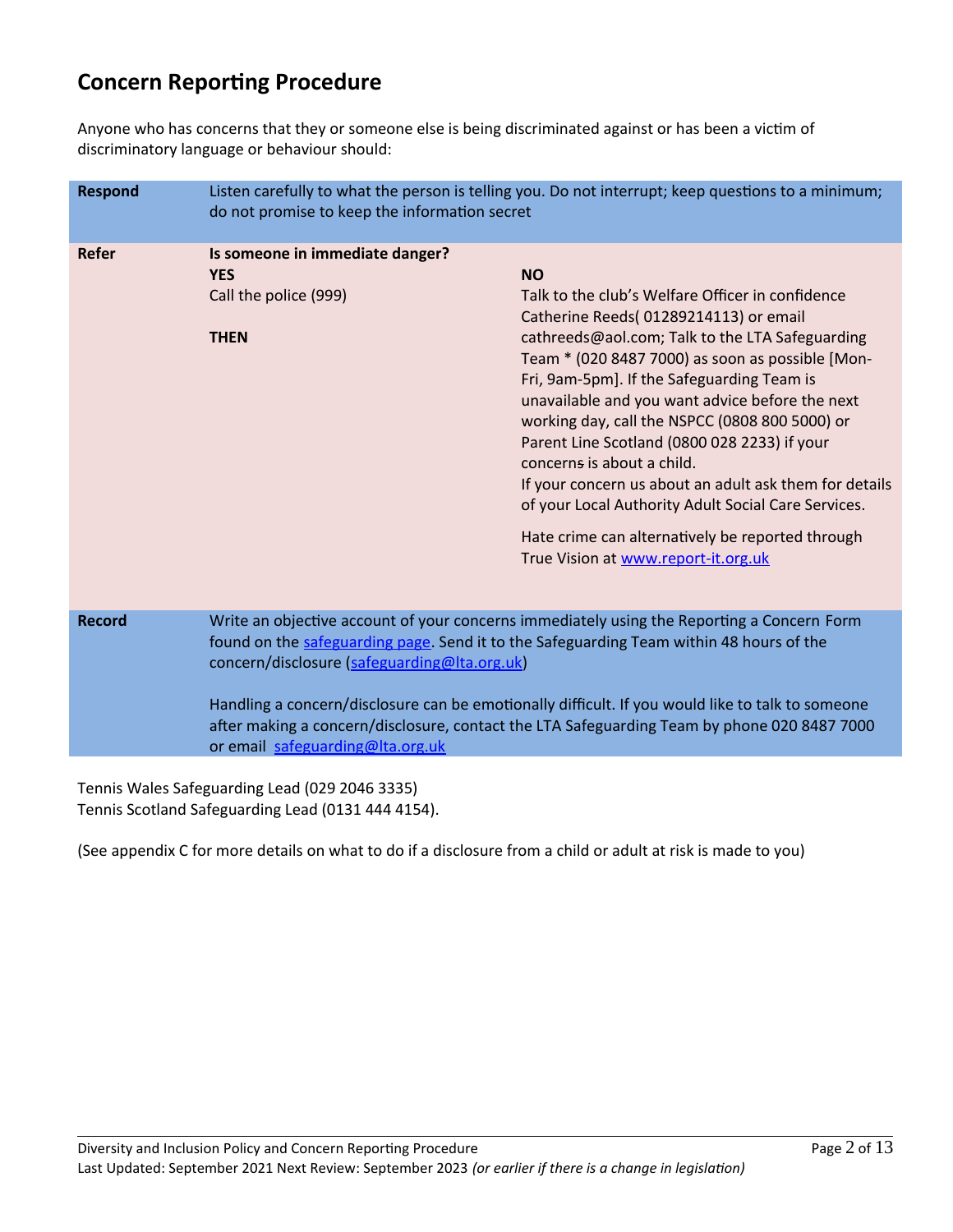#### **Diversity and Inclusion in Buxton Tennis Club**

This Policy sets out our commitment and includes our Safe and Inclusive Standards, Code of Conduct (page 8) and Reportng Procedure (page 2) and it supports our overall aims for diversity and inclusion that are to ensure that:

- Tennis is diverse and inclusive
- Diversity and inclusion are embedded in our club's culture and our behaviours
- We create a culture where inclusive leadership thrives
- ! We take a proactive approach using positive action to ensure that communities and individuals are valued and able to achieve their full potental.

To achieve these aims we believe that everyone involved in Tennis has a vital role to play in promoting diversity and inclusion and we ask everyone to become Safe and Inclusive Tennis Champions – proactively promoting Safe and Inclusive tennis and taking action against all forms of discrimination.

We are proud to have a Diversity and Inclusion Policy that demonstrates our commitment to making tennis diverse and inclusive. The commitment to Diversity and Inclusion is upheld by all - Lawn Tennis Associaton (LTA), Tennis Scotland, Tennis Wales and the Tennis Foundation.

These commitments are fully supported by the Buxton Tennis Club Commitee.

Together we can make a positve diference to people from diferent backgrounds to partcipate in Tennis at our club.

Thank you.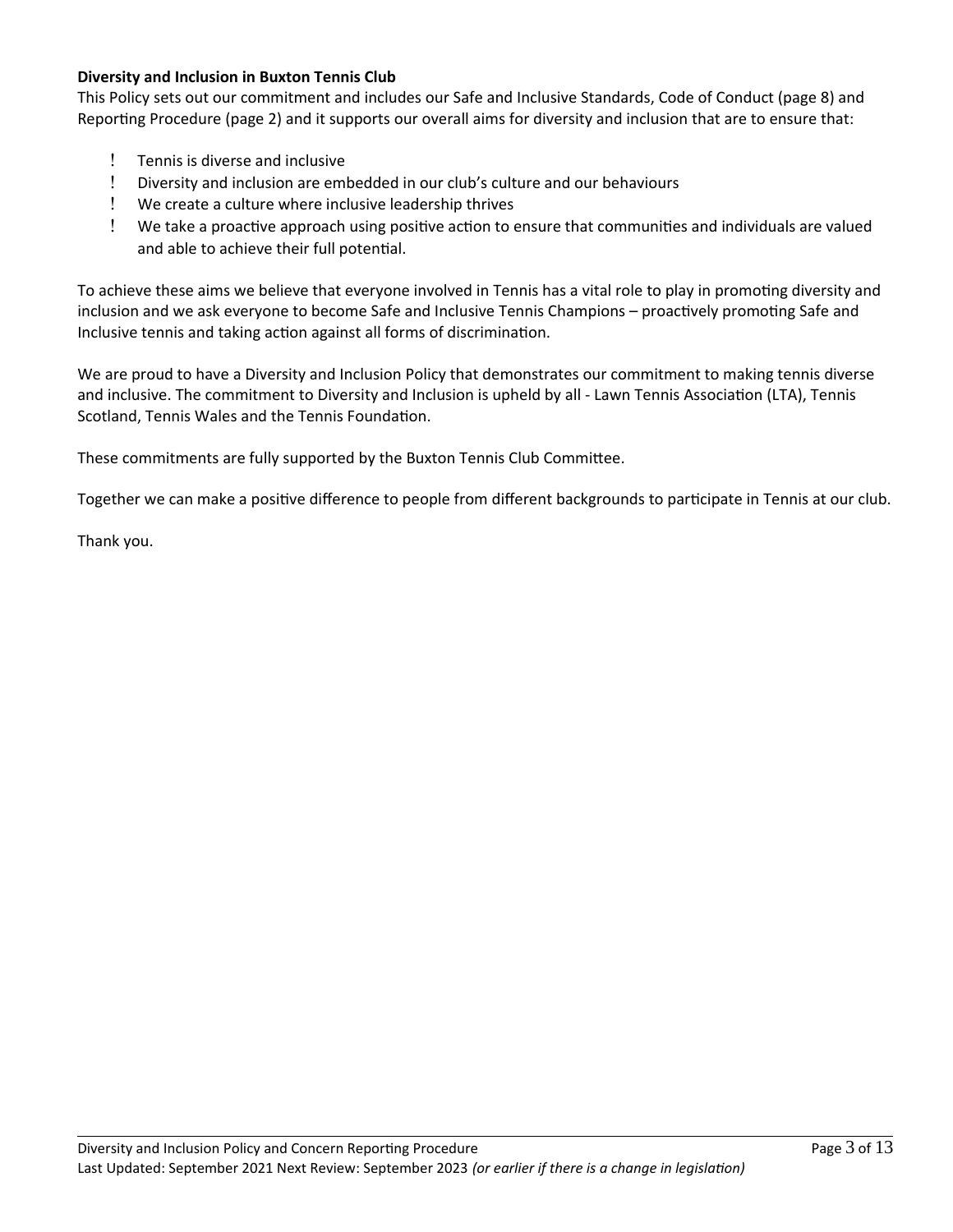#### **Diversity and Inclusion Policy**

#### 1. **Policy Statement**

This Diversity and Inclusion Policy, Standards, Code of Conduct and Reportng Procedure are applicable to Buxton Tennis Club and is based on similar policies of:

- ! The Lawn Tennis Association (LTA)
- ! Tennis Scotland
- ! Tennis Wales
- ! The Tennis Foundation.

As a club we contribute actvely to enable more people to play tennis more ofen, in a manner that it is safe, inclusive, and fair. This applies regardless of a person's age, disability, gender reassignment status, sex, marital or civil partnership status, pregnancy or maternity, race, sex, sexual orientaton, religion, race or sexual orientaton, socio-economic status or any other background.

We recognise that many concerns and/or disclosures may have both safeguarding and diversity and inclusion elements to them. This policy refects this through its reportng procedures, which replicate the safeguarding concern reporting procedures.

This Policy strives to minimise risk and support our venue, programmes, events and individuals to deliver and experience a positve tennis experience for everyone. The Reportng Procedures in page 2 outlines how to respond to safeguarding or discrimination concerns/disclosures.

#### 2. **Use of Terminology**

We have adopted the following definitions to explain our approach to diversity and inclusion in tennis:

**Discrimination** – treating someone in a less favourable way and causing them harm, because of their age, disability, gender reassignment, marriage or civil partnership, pregnancy or maternity, race, religion or belief, sex or sexual orientation

**Diversity** – acknowledging, celebrating and respecting the differences between groups of people and between individuals. We will work to ensure that people can be assured of an environment in which their rights, dignity and individual worth are respected, and in particular that they are able to enjoy their sport without the threat of intimidation, victimisation, harassment or abuse.

**Harassment** – unwanted conduct related to a relevant protected characteristc, which has the purpose or efect of violating an individual's dignity or creating and intimidating, hostile, degrading, humiliating or offensive environment for that individual or creates an intimidating, hostile, degrading, humiliating or offensive environment. The focus is on the percepton of the complainant not the intent of the perpetrator. Employees can complain of behaviour they find offensive even if it is not directed at them.

**Inclusion** – ensuring that tennis is equally accessible to any member of the community so they can be fully involved in whatever capacity they choose; and that they are supported to achieve their potental in any capacity e.g. player, employee, volunteer, coach or official. We will work to ensure that people have a genuine and equal opportunity to partcipate to the full extent of their own ambitons and abilites, that they feel respected and valued and are not singled out, with regard to their age, disability, gender reassignment status, sex, marital or civil partnership status,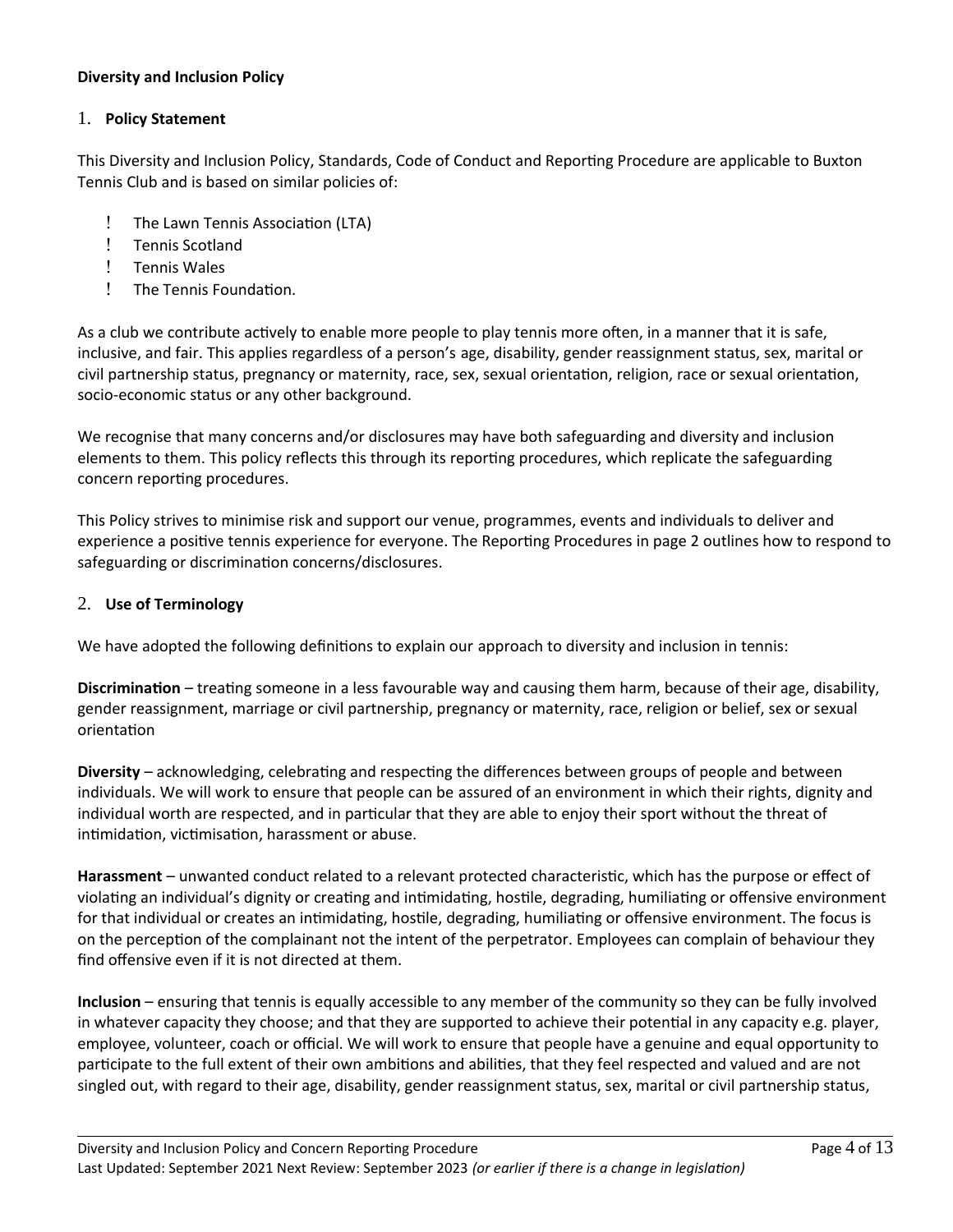pregnancy or maternity, race, sex, sexual orientation, religion, race or sexual orientation, socio-economic status or any other background.

**Positive action** – Buxton Tennis Club is committed to taking positive steps to counteract the effects of physical or cultural barriers – whether real or perceived – that restrict the opportunity for all sections of the community to partcipate equally and fully. We will ensure that we insttute, support or contribute to appropriate measures or initiatives that enable access to tennis and participation in associated activities by people from any group that is under-represented in tennis or has difficulty accessing it and that they can do so with dignity or without being singled out.

(See Appendix A for full glossary of terms)

#### 3. **Scope**

Buxton Tennis Club has direct safe and inclusive responsibility for:

- ! Staff, consultants, coaches and officials they employ;
- Volunteers, including board members and councillors they recruit;
- Venues they own;
- Events and programmes they run; and
- $!$  Ensuring all accreditation requirements are met by accredited coaches, officials and venues.

We recommend and support the development of good diversity and inclusion practice to:

- ! Accredited coaches, officials and venues;
- Players, parents and carers;
- Volunteers recruited by other organisatons;
- Venues hired by or on our behalf
- ! Club Events.

This Policy is in line with national legislation (see appendix B for details of the relevant legislation) and applicable to our club, specifcally to every person and place that we have direct safe and inclusive responsibility for.

#### 4. **Responsibility for implementaton of the Diversity and Inclusion Policy**

#### **Diversity and inclusion is everyone's responsibility: not responding to discriminatory or unacceptable language and behaviour is not an opton.**

- The club's Commitee and Chair have overall accountability for this Policy and Reportng Procedure, for being the strategic lead on diversity and inclusion and for ensuring compliance with the relevant legislation (see Appendix for details).
- ! The club's chair Steve Thompson and Welfare Officer Catherine Reeds have overall responsibility for implementation of the policy.
- ! The Chair and Welfare Officer of the club are responsible for updating this Policy and Reporting Procedure in line with legislative and organisational developments; and develop a strategic and proactive approach to diversity and inclusion and respond to discrimination concerns.
- ! The Buxton Tennis Club's Welfare Officer Catherine Reeds is responsible for supporting the club to identify where diversity and inclusion support is required; to implement safe and inclusive procedures; promote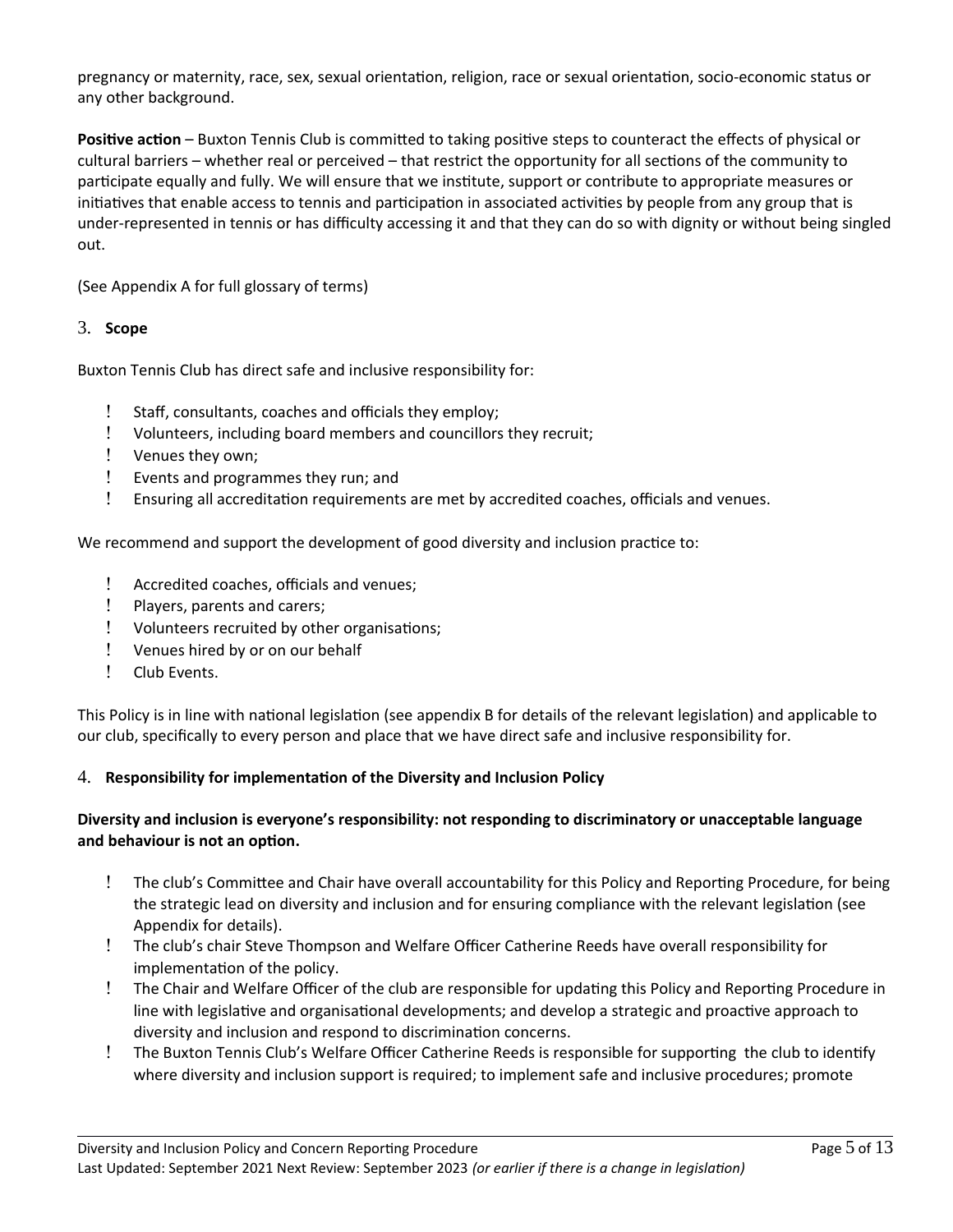diversity and inclusion principles, including the Safeguarding and Reporting Procedure, to all the venues they manage, programmes, events and individuals including players, parents and carers.

- ! All staff, consultants, coaches, officials and volunteers involved in tennis are responsible for raising diversity and inclusion concerns with the club's Welfare Officer to start with; then the Safe and Inclusive Tennis team if applicable, as outlined in the Reporting Procedure.
- Players, parents and guardians are responsible for upholding the Code of Conduct and Reportng Procedure.
- The Buxton Tennis Club is commited to:
	- o formally adopt this policy,
	- $\circ$  take steps to ensure that our committee, members, participants and volunteers behave in accordance with the policy, including where appropriate taking disciplinary action under our constitution:
	- $\circ$  ensure that access to membership as well as access to participation is open and inclusive;
	- $\circ$  publish accurate information about the location and accessibility of our facilities; and
	- $\circ$  support measures and initiatives that British Tennis may institute or take part in to advance the aims of this policy as part of our commitment to our LTA membership.

Where there is a diversity and inclusion concern/disclosure:

 The individual who is told about, hears, or is made aware of the concern/disclosure is responsible for following the Concern Reporting Procedure above

#### 5. **Breaches of the Diversity and Inclusion Policy, Standards, Code of Conduct and Reportng Procedure**

Where there are concerns that diversity and inclusion good practice has not been followed, all staff are encouraged to follow the club's whistleblowing policy; consultants, coaches, officials, volunteers and players are encouraged to:

If someone comes to you with a concern around discrimination, listen to their complaint, reassure them and advise them of the routes listed above (1-3).

Breaches of this Policy and/or failure to comply with the outlined responsibilites may result in the following by the LTA, Tennis Scotland, Tennis Wales and/or the Tennis Foundaton:

- Venues Potental removal of LTA accreditaton
- ! Staff disciplinary action leading to possible dismissal and legal action.
- Contracted consultants, officials and coaches termination of current and future roles within all four organisations and possible legal action.
- Recruited volunteers, including councillors and board members terminaton of current and future roles within all four organisations and possible legal action.

Actions taken by staff, consultants, volunteers, officials, coaches, venues, clubs and/or events outside of the LTA, Tennis Scotland, Tennis Wales and/or the Tennis Foundation that are seen to contradict this Policy may be considered a violation of this Policy.

Where an appeal is lodged in response to a safeguarding decision made by the LTA Safeguarding Team and Safeguarding and Protection Committee and/or Licensing and Registration Committee, an independent appeal body such as Sport Resolutions may be used. Their decision is final.

#### 6. **Related policies and guidance**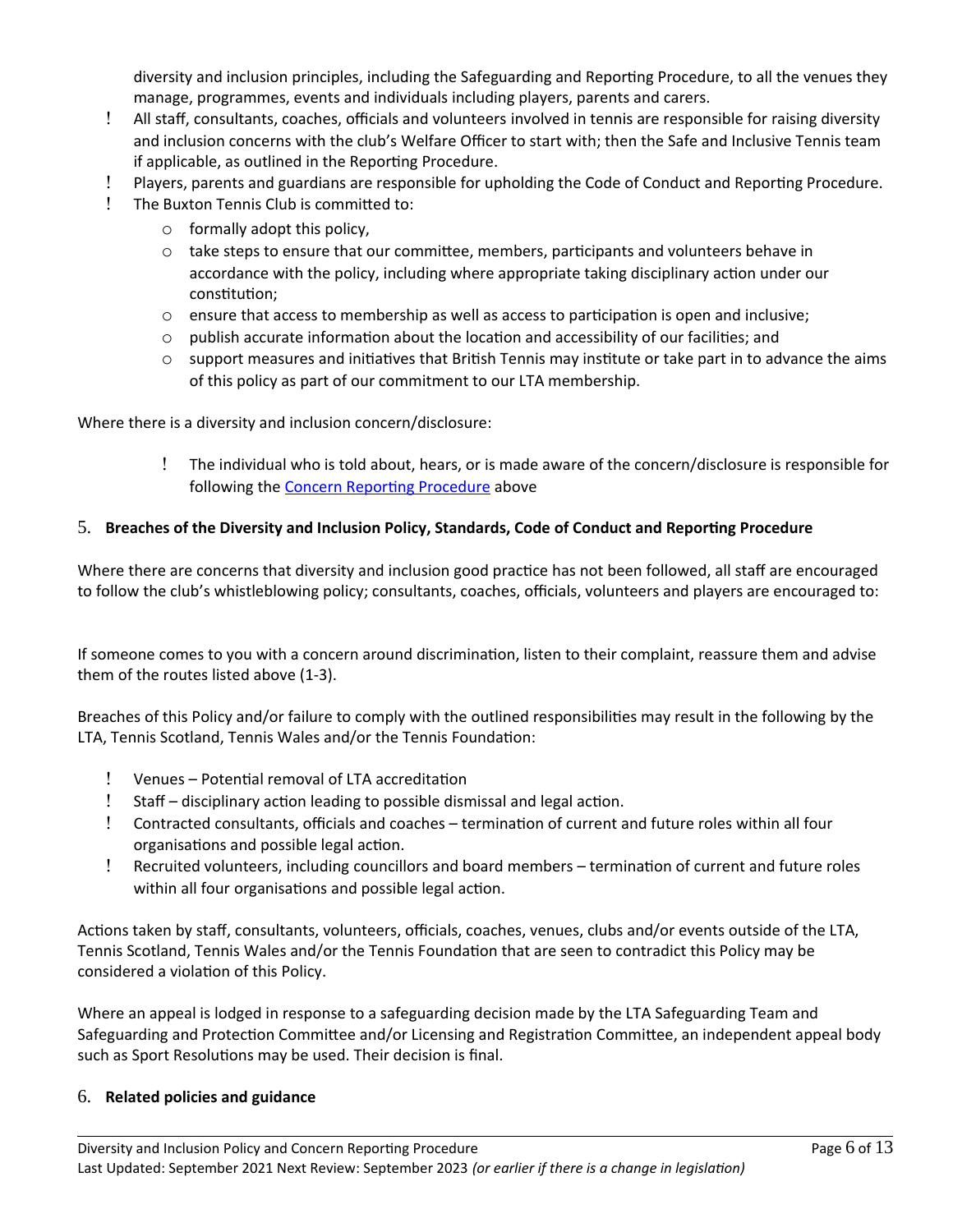#### Safeguarding Policy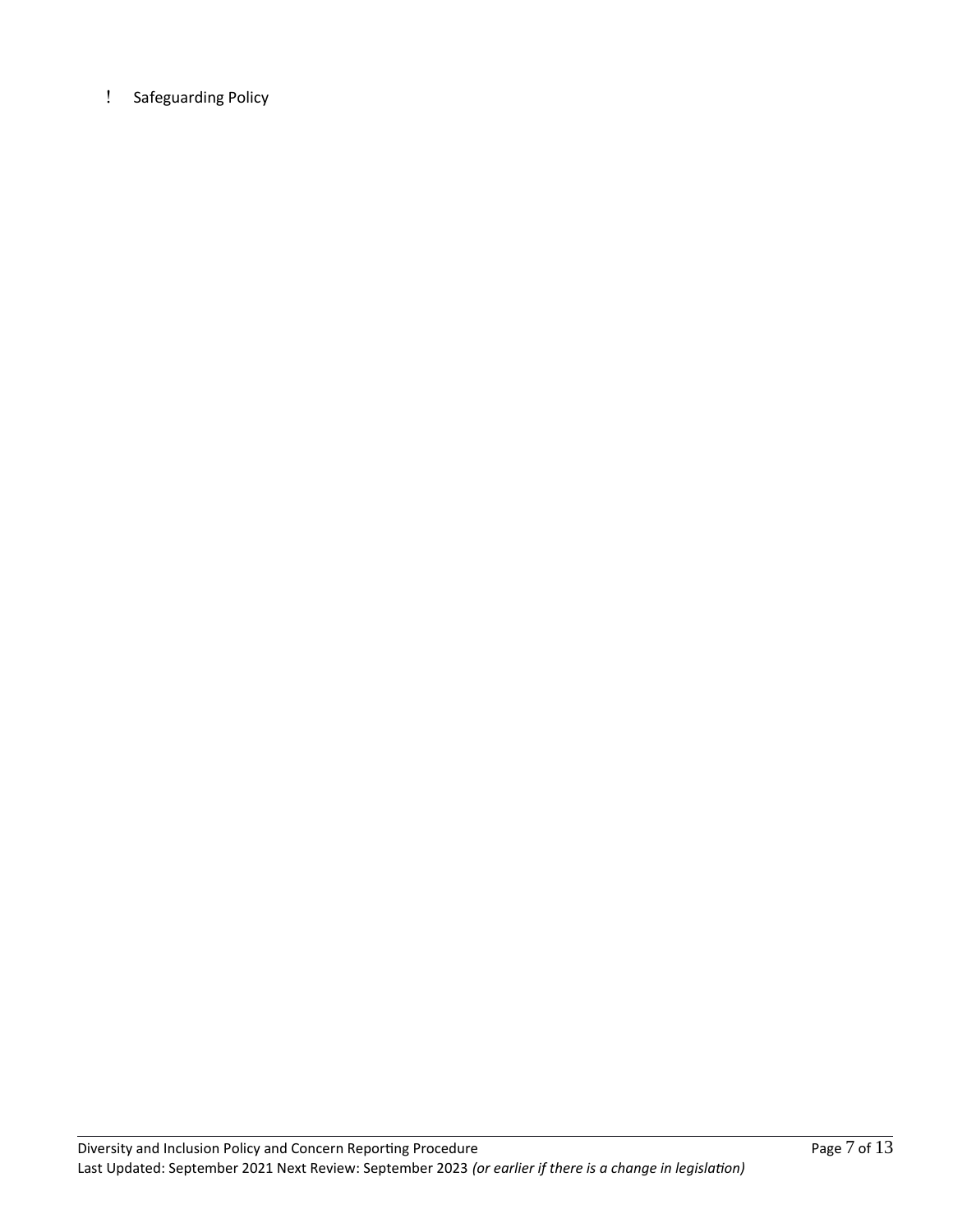## **Codes of Conduct**

#### All members of staff and volunteers agree to:

- Prioritse the well-being of all children and adults at risk at all tmes
- Treat all children and adults at risk fairly and with respect
- Be a positve role model. Act with integrity, even when no one is looking
- Help to create a safe and inclusive environment both on and off court
- Not allow any rough or dangerous behaviour, bullying or the use of bad or inappropriate language
- Proport all allegations of abuse or poor practice to the club Welfare Officer
- Not use any sanctons that humiliate or harm a child or adult at risk
- Value and celebrate diversity and make all reasonable eforts to meet individual needs
- Keep clear boundaries between professional and personal life, including on social media
- Have the relevant consent from parents/carers, children and adults before taking or using photos and videos
- Refrain from making physical contact with children or adults unless it is necessary as part of an emergency or congratulatory (e.g. handshake / high five)
- ! Refrain from smoking and consuming alcohol during club activities or coaching sessions
- Ensure roles and responsibilites are clearly outlined and everyone has the required informaton and training
- Avoid being alone with a child or adult at risk unless there are exceptonal circumstances
- ! Refrain from transporting children or adults at risk, unless this is required as part of a club activity (e.g. away match) and there is another adult in the vehicle
- Not abuse, neglect, harm or discriminate against anyone; or act in a way that may be interpreted as such
- Not have a relatonship with anyone under 18 for whom they are coaching or responsible for
- Not to have a relatonship with anyone over 18 whilst contnuing to coach or be responsible for them

#### **All children agree to:**

- Be friendly, supportve and welcoming to other children and adults
- Play fairly and honestly
- Pespect club staff, volunteers and Officials and accept their decisions
- Behave, respect and listen to your coach
- Take care of your equipment and club property
- Respect the rights, dignity and worth of all partcipants regardless of age, gender, ability, race, culture, religion or sexual identity
- Not use bad, inappropriate or racist language, including on social media
- Not bully, intmidate or harass anyone, including on social media
- Not smoke, drink alcohol or drugs of any kind on club premises or whilst representng the club at competitions or events
- ! Talk to the club Welfare Officer about any concerns or worries they have about themselves or others

#### **All adults agree to:**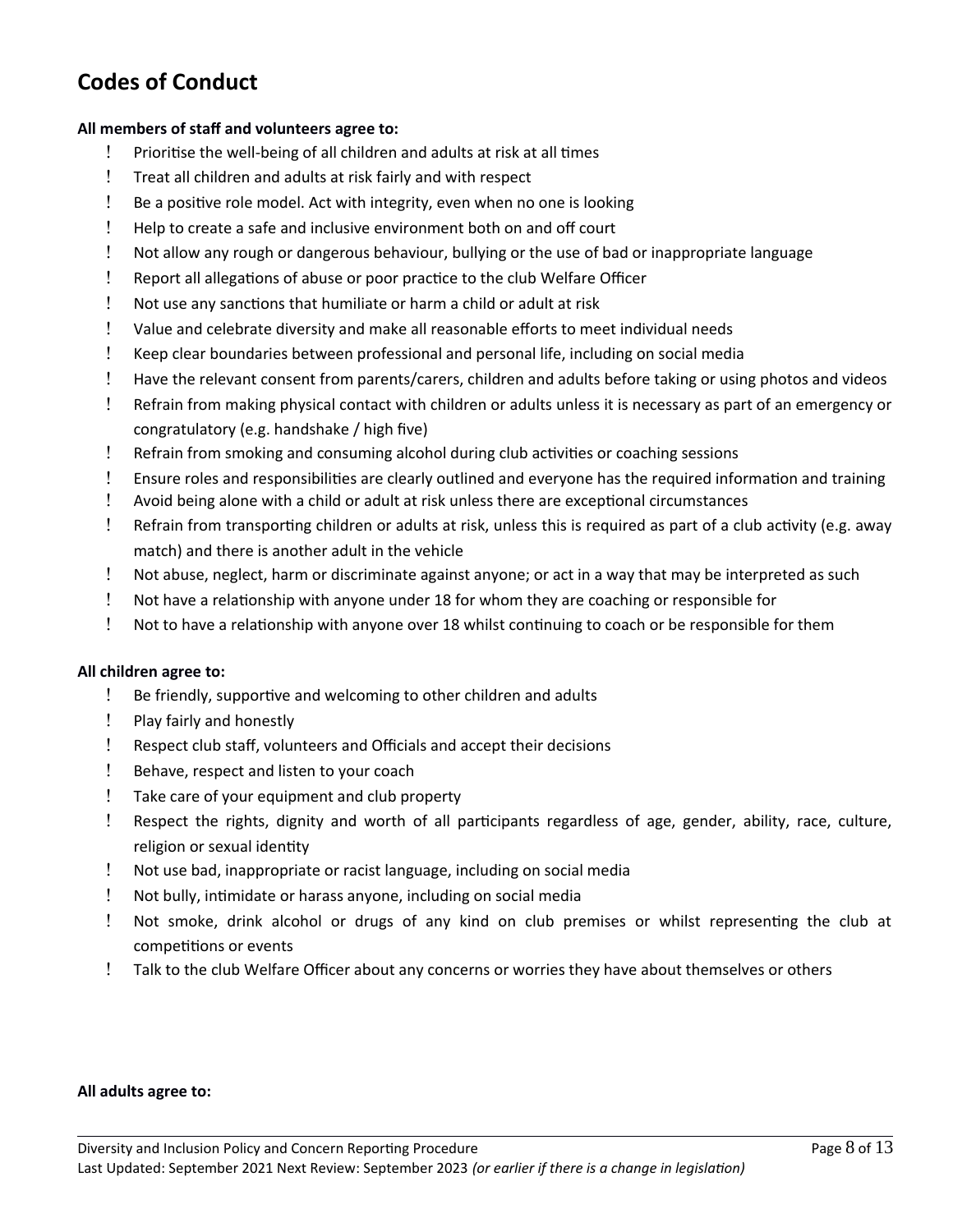- Positvely reinforce your child and show an interest in their tennis
- Use appropriate language at all tmes
- ! Be realistic and supportive
- Never ridicule or admonish a child for making a mistake or losing a match
- ! Treat all children, adults, volunteers, coaches, officials and members of staff with respect
- Behave responsibly at the venue; do not embarrass your child
- ! Accept the official's decisions and do not go on court or interfere with matches
- Encourage your child to play by the rules, and teach them that they can only do their best
- Deliver and collect your child punctually from the venue
- Ensure your child has appropriate clothing for the weather conditons
- Ensure that your child understands their code of conduct
- Adhere to your venue's safeguarding policy, diversity and inclusion policy, rules and regulatons
- Provide emergency contact details and any relevant informaton about your child including medical history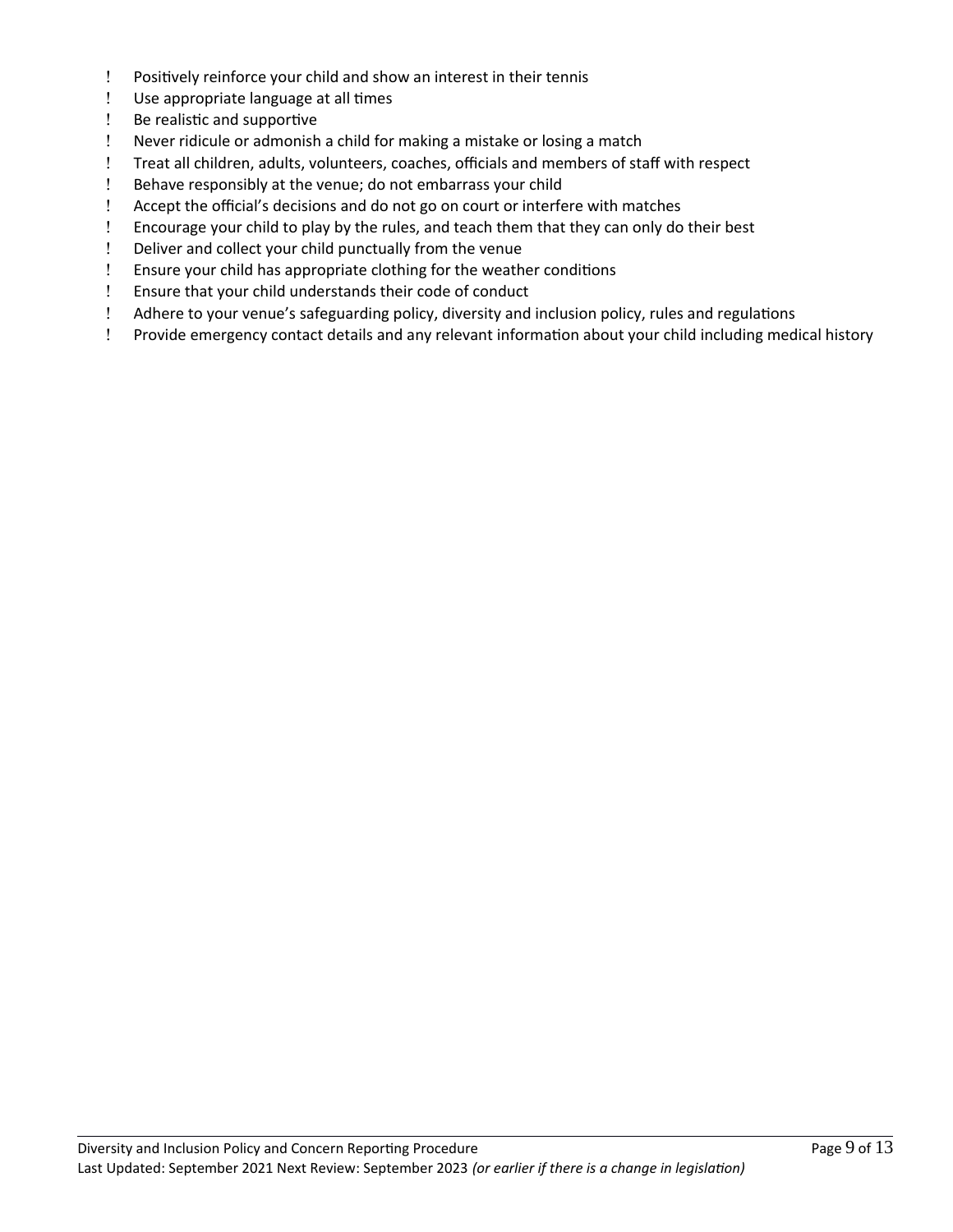#### **Appendix A:**

#### **Glossary of terms**

**Age:** This refers to a person belonging to a partcular age group, which can mean people of the same age (e.g. 32 year old's) or range of ages (e.g. 18 - 30-year old's, or people over 50).

**Bisexual or Bi:** – refers to a person who has an emotional and/or sexual orientation towards more than one gender.

**Bullying:** can involve any form of physical, emotonal, sexual or discriminatory abuse. It can also include cyberbullying – using social media or mobile phones to perpetrate bullying.

**Direct discriminaton:** treatng someone less favourably than another person because of a protected characteristc.

**Disability:** A person having a physical or mental impairment that has a substantal and long-term adverse efect on that person's ability to carry out normal day-to-day activities.

**Discriminaton:** treatng someone in a less favourable way and causing them harm, because of their age, disability, gender reassignment, marriage or civil partnership, pregnancy or maternity, race, religion or belief, sex or sexual orientaton.

**Discriminaton by associaton:** discriminaton against someone because they are associated with another person who possesses a protected characteristic.

**Discrimination by perception:** discrimination against someone because of the belief that someone possesses a protected characteristc.

**Diversity:** acknowledging and celebrating the differences between groups of people and between individuals.

**Equality**: treatng everyone with fairness and respect and recognising and responding to the needs of individuals. Taking positive actions to address existing disadvantages and barriers affecting how people engage with and participate in tennis.

**Ethnicity**: the social group a person belongs to, and either identifies with or is identified with by others, as a result of a mix of cultural and other factors including language, diet, religion, ancestry and physical features traditonally associated with race. Ethnicity is essentally self-defned and may change over tme.

Gay: refers to a man who has an emotional, romantic and/or sexual orientation towards men. Also, a generic term for lesbian and gay sexuality - some women defne themselves as gay rather than lesbian.

Gender identity: this is an individual's internal self-perception of their own gender. A person may identify as a man, as a woman, as neither man or woman (non-binary) or as androgyne/polygender.

**Gender reassignment**: The process of changing or transitoning from one gender to another.

**Harassment:** unwanted conduct related to a relevant protected characteristc, which has the purpose or efect of violating an individual's dignity or creating and intimidating, hostile, degrading, humiliating or offensive environment for that individual or creates an intimidating, hostile, degrading, humiliating or offensive environment. The focus is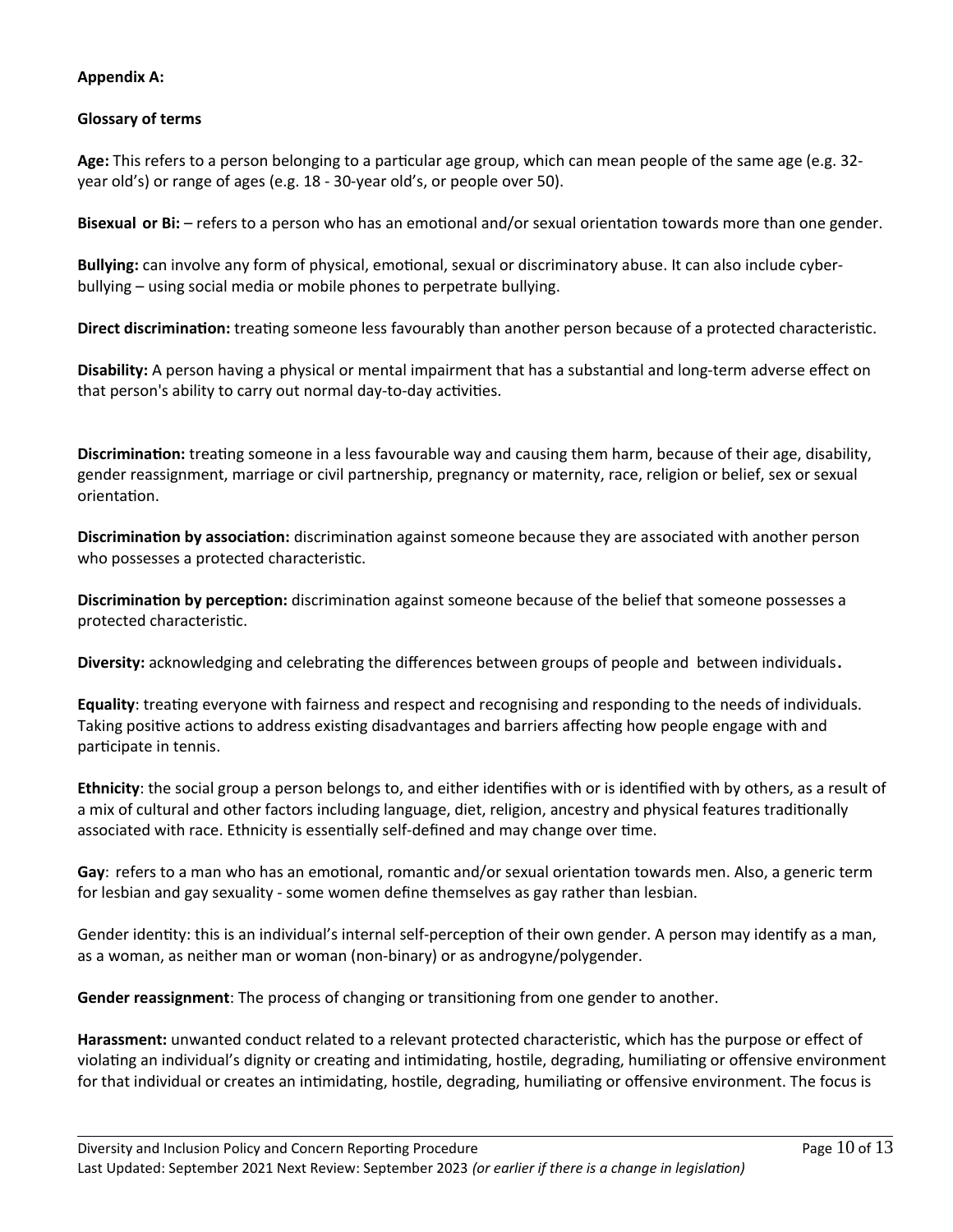on the percepton of the complainant not the intent of the perpetrator. Employees can complain of behaviour they find offensive even if it is not directed at them.

Hate crime: crime that is targeted at a person because of hostility or prejudice towards that person's disability, race or ethnicity, religion or belief, sexual orientaton or transgender identty. This can be commited against a person or property.

**Homophobia**: the fear, unreasonable anger, intolerance or/and hatred toward homosexuality, lesbian gay and bisexual people whether that person is homosexual or not.

**Inclusive leadership** – leaders who are aware of their own biases and preferences, actively seek out and consider different views and perspectives to inform better decision-making. They see diverse talent as a source of competitive advantage and inspire diverse people to drive organisatonal and individual performance towards a shared vision.

**An Inclusive Leader** – is a role model exemplar of inclusive behaviour; listens to and seeks out the views of diverse people and takes account of these views, without bias, in the decisions they make; appreciates that a diverse group of people will generate more creatve solutons to problems and encourages this; inspires people through a shared vision of future success and motvates them to deliver it; leverages diference for high performance and provides responsive excellence to customers', clients' and service users' needs; provides positve feedback to boost people's self-efficacy; puts effort into helping diverse people identify their talents and develop them for performance now and future advancement; communicates authentically and honestly in a way that inspires trust, loyalty and well-being.

**Inclusion:** recognising that people from diferent backgrounds may have diference needs and expectatons and may experience barriers in trying to access tennis. An inclusive venue is one that takes steps to atract and engage with people from many diferent backgrounds and meet their needs so that everyone has a positve experience and has the opportunity to achieve their potental.

**Indirect discrimination:** a practice, policy or rule which applies to everyone in the same way, but that has a worse effect on some people than others.

LGBTQ: an acronym for Lesbian, Gay, Bisexual, Trans and Questioning.

Lesbian: a woman who has an emotional romantic and /or sexual orientation towards women.

**Monitoring equality**: refers to data collection and analysis to check if people with protected characteristics are participating and being treated equally. For example: monitoring of the number of people with a disability who play tennis at our venue.

**Non-binary** – an umbrella term for a person who does not identfy as only male or only female, or who may identfy as both.

Positive action: a range of lawful actions that seek to overcome or minimise disadvantages (for example in employment opportunites) that people who share a protected characteristc have experienced, or to meet their diferent needs.

**Pregnancy and maternity**: pregnancy is the condition of being pregnant or expecting a baby. Maternity refers to the period afer the birth, and is linked to maternity leave in the employment context. In the non-work context, protection against maternity discrimination is for 26 weeks after giving birth, and this includes treating a woman unfavourably because she is breastfeeding.

**Questoning**: it refers to the process of exploring your own sexual orientaton and/or gender identty.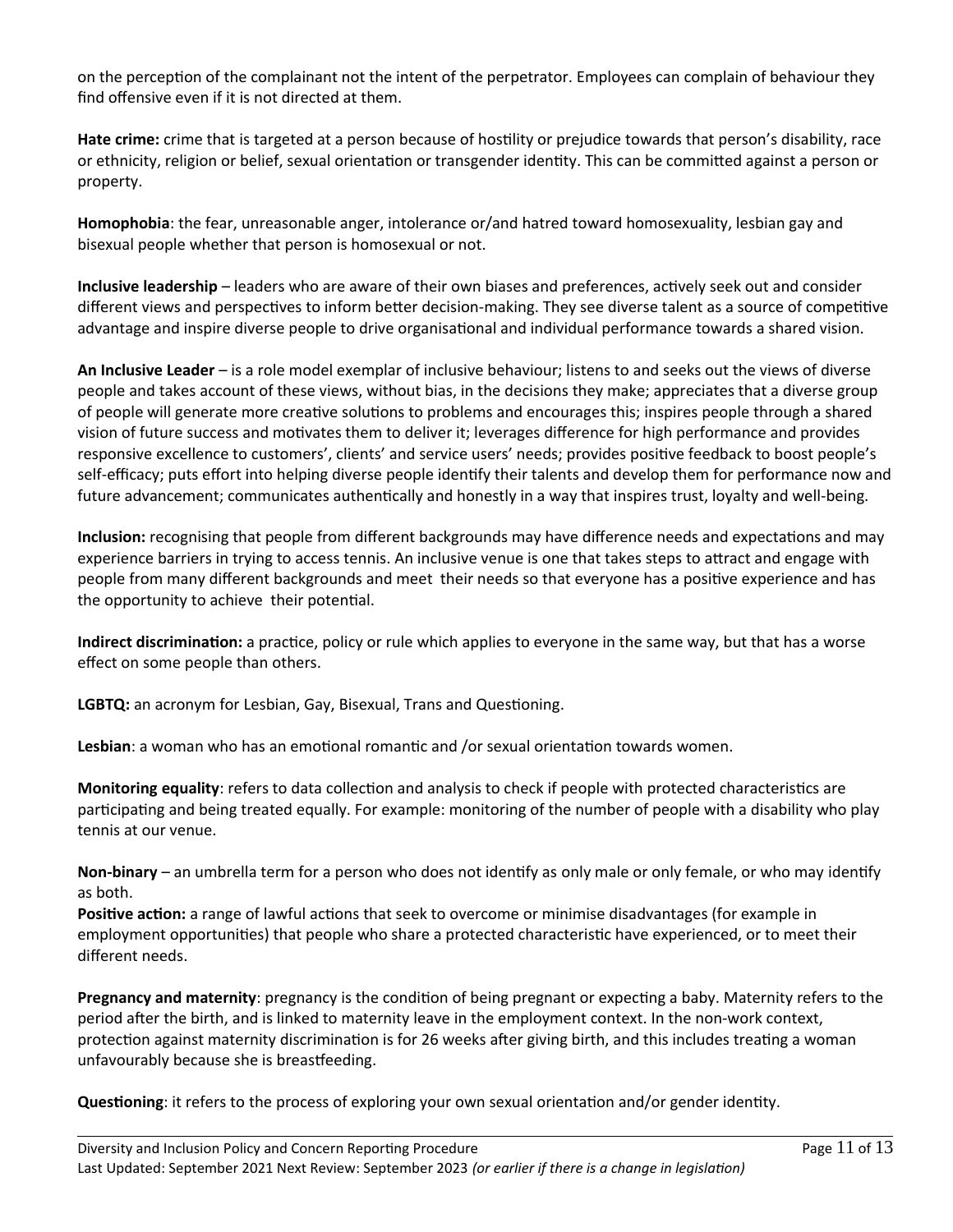**Race:** refers to the protected characteristic of race. It refers to a group of people defined by their race, colour, and nationality (including citizenship) ethnic or national origins.

**Radicalisaton, extremism and terrorist behavior**: Radicalisaton is the process by which a person comes to support terrorism and/or forms of extremism. Extremism is vocal or active opposition to fundamental British values, including democracy, the rule of law, individual liberty and mutual respect and tolerance of diferent faiths and beliefs. There is no single way to identfy an individual who is likely to be susceptble to extremist ideology. The internet and the use of social media can be a major factor in the radicalisation of people.

**Reasonable adjustment**: What is considered reasonable will depend on all the circumstances of the case including the size of an organisation and its resources, what is practicable, the effectiveness of what is being proposed and the likely disruption that would be caused by taking the measure in question as well as the availability of financial assistance

**Religion or belief:** religion has the meaning usually given to it but belief includes religious and philosophical beliefs including lack of belief (e.g. atheism). Generally, a belief should afect your life choices or the way you live for it to be included in the definition.

**Sex:** refers to the biological makeup such as primary and secondary sexual characteristcs, genes, and hormones. The legal sex is usually assigned at birth and has traditionally been understood as consisting of two mutually exclusive groups, namely men and women.

Sexual orientation: a person's emotional, romantic and/or sexual attraction to another person.

**Trans:** an umbrella term to describe people whose gender is not the same as, or does not sit comfortably with, the sex they were assigned at birth. Trans people may describe themselves using one or more of a wide variety of terms, including (but not limited to) transgender, cross dresser, non-binary, genderqueer (GQ).

**Transphobia**: the fear, unreasonable anger, dislike, intolerance or/and hatred toward trans people, whether that person has undergone gender reassignment or is perceived to have done that.

**Transsexual Person:** someone who has started the process of changing their gender identty is undergoing or has undergone gender reassignment.

**Unconscious bias or implicit bias:** this refers to a bias that we are unaware of, and which happens outside of our control. It is a bias that happens automatically and is triggered by our brain making quick judgments and assessments of people and situatons, infuenced by our background, cultural environment and personal experiences.

**Victmisaton:** when someone is treated badly because they have made or supported a complaint or grievance.